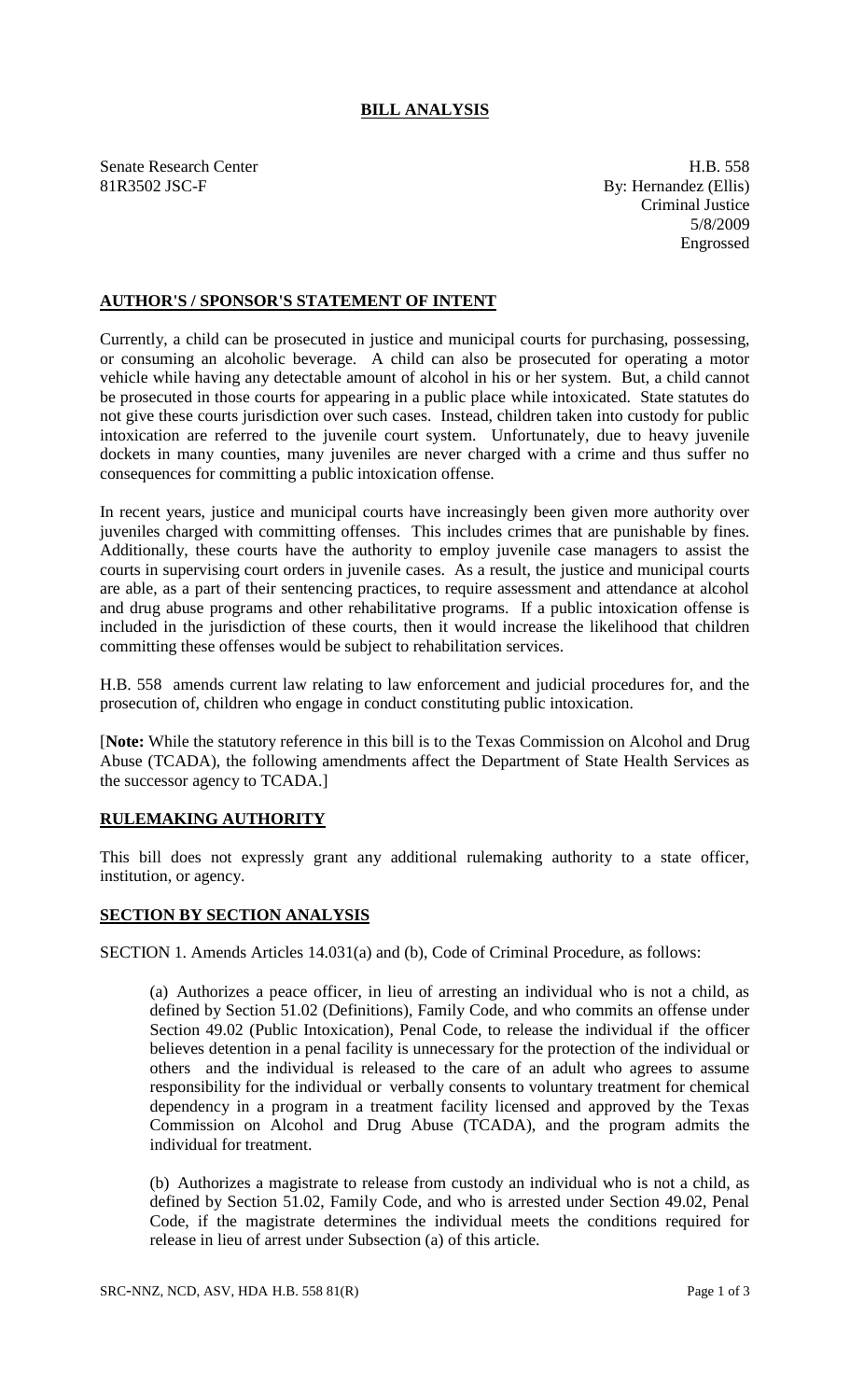SECTION 2. Amends Article 45.058, Code of Criminal Procedure, by amending Subsections (a),  $(f)$ , and  $(g)$ , and adding Subsection  $(g-1)$ , as follows:

(a) Authorizes that a child be released to the child's parent, guardian, custodian, or other responsible adult as provided by Section 52.02(a)(1) (relating to requirements of a person taking a child into custody, without unnecessary delay), Family Code, if the child is taken into custody for an offense that a justice or municipal court has jurisdiction of under Article 4.11 (Jurisdiction of Justice Courts) or 4.14 (Jurisdiction of Municipal Court), rather than if the child is taken into custody for an offense that a justice or municipal court has jurisdiction of under Article 4.11 or 4.14, other than public intoxication.

(f) Makes a conforming change.

(g) Authorizes a law enforcement officer, except as provided by Subsection (g-1), to issue a field release citation as provided by Article 14.06 (Must Take Offender Before Magistrate) in place of taking a child into custody for a traffic offense or an offense punishable by fine only. Makes a conforming change.

(g-1) Authorizes a law enforcement officer to issue a field release citation as provided by Article 14.06 in place of taking a child into custody for conduct constituting a violation of Section 49.02, Penal Code, only if the officer releases the child to the child's parent, guardian, custodian, or other responsible adult.

SECTION 3. Amends Section 51.03(f), Family Code, as follows:

(f) Provides that except as provided by Subsection (g) (relating to conduct indicating a need for supervision), conduct described under Subsection (b)(1) (relating to defining conduct indicating a need for supervision), rather than other than conduct that violates Section 49.02, Penal Code, prohibiting public intoxication, does not constitute conduct indicating a need for supervision unless the child has been referred to the juvenile court under Section 51.08(b) (relating to a pending complaint against a child alleging a violation or misdemeanor).

SECTION 4. Amends Sections 51.08(a), (b), and (c), Family Code, as follows:

(a) Requires the court exercising criminal jurisdiction, if the defendant in a criminal proceeding is a child who is charged with an offense other than perjury, a traffic offense, a misdemeanor punishable by fine only or a violation of a penal ordinance of a political subdivision, unless the child, rather than he, has been transferred to criminal court under Section 54.02 (Waiver of Jurisdiction and Discretionary Transfer to Criminal Court), rather than Section 54.02 of this code, to transfer the case to the juvenile court, together with a copy of the accusatory pleading and other papers, documents, and transcripts of testimony relating to the case, and to order that the child be taken to the place of detention designated by the juvenile court, or to release the child to the custody of the child's parent, guardian, or custodian, to be brought before the juvenile court at a time designated by that court. Makes conforming changes.

(b) Requires a court in which there is pending a complaint against a child alleging a violation of a misdemeanor offense punishable by fine only other than a traffic offense, rather than other than a traffic offense or public intoxication, or a violation of a penal ordinance of a political subdivision other than a traffic offense except as provided by Subsection (d) (relating to a court that has implemented a juvenile case manager program), to waive its original jurisdiction and refer the child to juvenile court if the child has previously been convicted of one or more of each of the types of misdemeanors described in Paragraph (A) or (B), rather than Paragraph (A) or (B) of this subdivision. Makes conforming changes.

(c) Makes conforming changes.

SECTION 5. Amends Section 8.07(a), Penal Code, to make a conforming change.